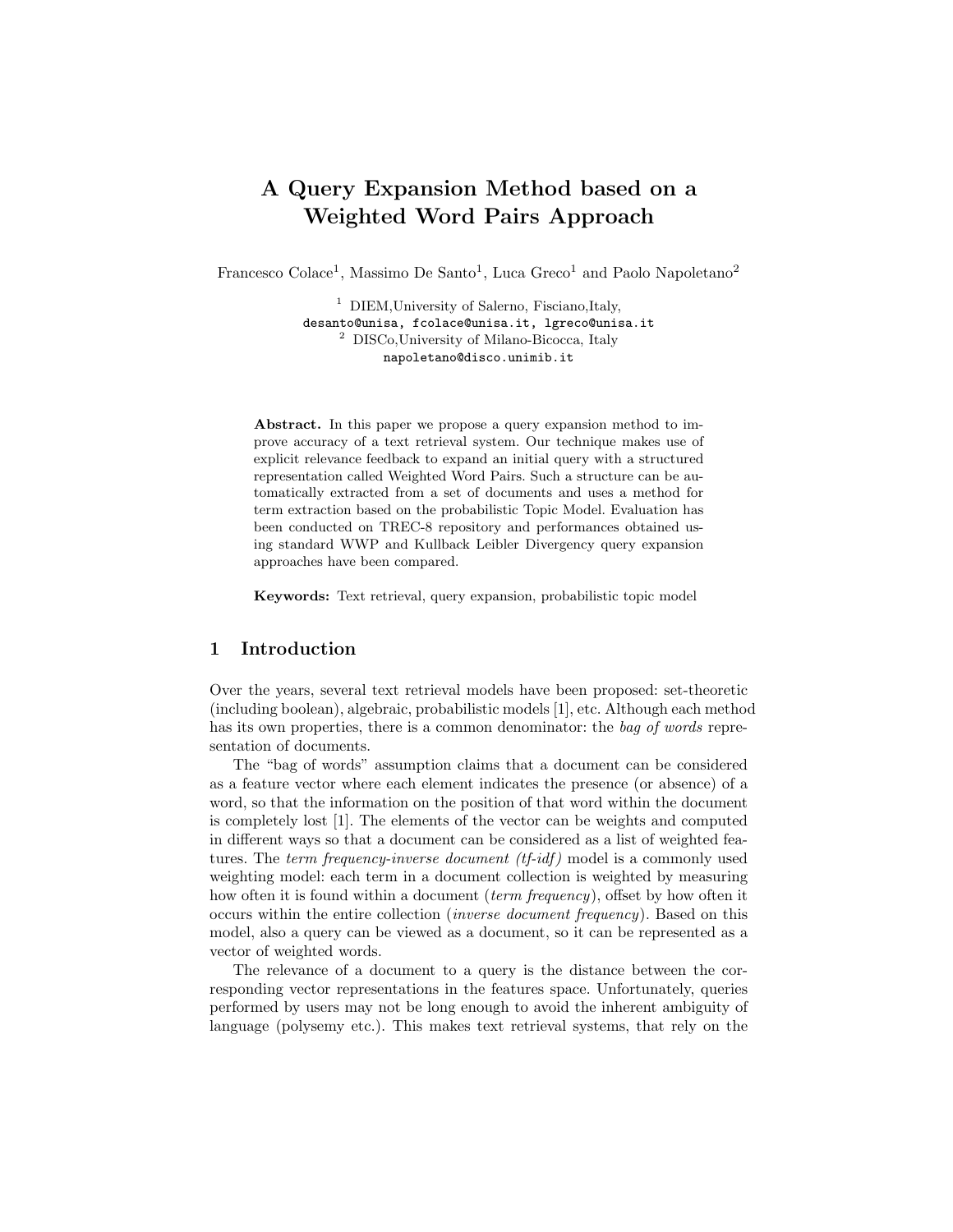bags of words model, generally suffer from low precision, or low quality document retrieval. To overcome this problem, scientists proposed methods to expand the original query with other topic-related terms extracted from *exogenous* (e.g. ontology, WordNet, data mining) or endogenous knowledge (i.e. extracted only from the documents contained in the collection)  $[2, 3, 1]$ . Methods based on endogenous knowledge, also known as relevance feedback, make use of a number of labelled documents, provided by humans (explicit) or automatic/semi-automatic strategies, to extract topic-related terms and such methods have demonstrated to obtain performance improvements of up to 40% [4]

In this paper we propose a new query expansion method that uses a structured representation of documents and queries, named Weighted Word Pairs, that is capable of reducing the effect of the inherent ambiguity of language so achieving better performance than a method based on a vector of weighted words. The Weighted Word Pairs representation is automatically obtained from documents, provided by a minimal explicit feedback, by using a method of term extraction[5][6][7] based on the Latent Dirichlet Allocation model [8] implemented as the Probabilistic Topic Model [9]. Evaluation has been conducted on TREC-8 repository: results obtained employing standard WWP and Kullback Leibler divergency have been compared.

This article is structured as follows: Section 2 gives an overview on related works and approaches to query expansion in text retrieval; in Section 3 a general framework for query expansion is discussed; Section 4 describes in detail our feature extraction method; in Section 5 performance evaluation is presented.

# 2 Related works

It is well documented that the query length in typical information retrieval systems is rather short (usually two or three words) [10] which may not be long enough to avoid the inherent ambiguity of language (polysemy etc.), and which makes text retrieval systems, that rely on a term-frequency based index, suffer generally from low precision, or low quality of document retrieval.

In turn, the idea of taking advantage of additional knowledge, by expanding the original query with other topic-related terms, to retrieve relevant documents has been largely discussed in the literature, where manual, interactive and automatic techniques have been proposed [2][1]. The idea behind these techniques is that, in order to avoid ambiguity, it may be sufficient to better specify "the meaning" of what the user has in mind when performing a search, or in other words "the main concept" (or a set of concepts) of the preferred topic in which the user is interested. A better specialization of the query can be obtained with additional knowledge, that can be extracted from *exogenous* (e.g. ontology, WordNet, data mining) or *endogenous* knowledge (i.e. extracted only from the documents contained in the repository) [3, 1].

In this paper we focus on those techniques which make use of the Relevance Feedback (in the case of endogenous knowledge) which takes into account the results that are initially returned from a given query and so uses the information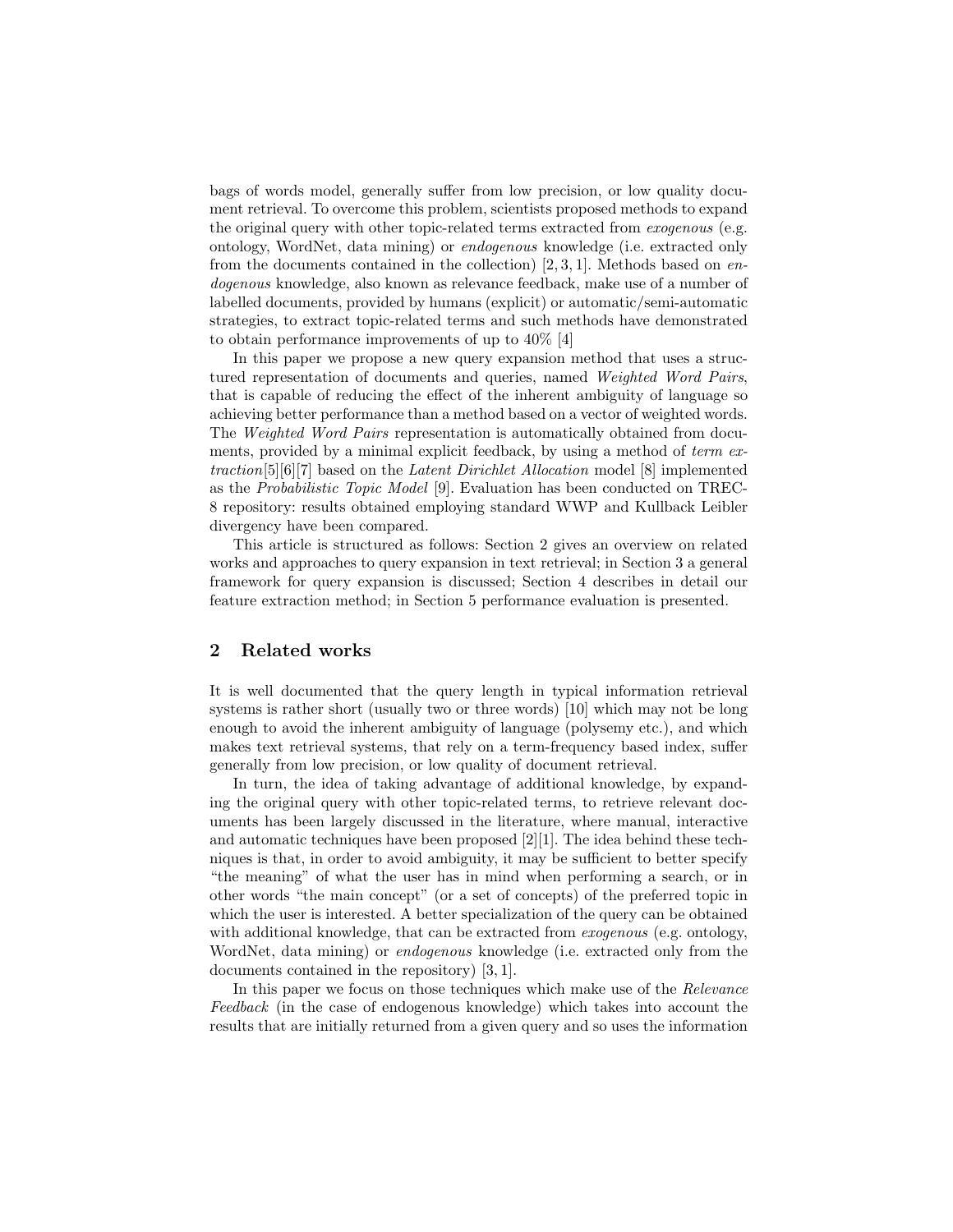about the relevance of each result to perform a new expanded query. In the literature we can distinguish between three types of procedures for the assignment of the relevance: explicit feedback, implicit feedback, and pseudo feedback.

Most existing methods, due to the fact that the human labeling task is enormously annoying and time consuming [11], make use of the pseudo relevance feedback (top k retrieved are assumed to be relevant). Nevertheless, fully automatic methods suffer from obvious errors when the initial query is intrinsically ambiguous. As a consequence, in the recent years, some hybrid techniques have been developed which take into account a minimal explicit human feedback [4, 12] and use it to automatically identify other topic related documents.

However, whatever the technique that selects the set of documents representing the feedback, the expanded terms are usually computed by making use of well known approaches for term selection as Rocchio, Robertson, CHI-Square, Kullback-Lieber etc [13]. In this case the reformulated query consists in a simple (sometimes weighted) list of words. Although such term selection methods have proven their effectiveness in terms of accuracy and computational cost, several more complex alternative methods have been proposed, which consider the extraction of a structured set of words instead of simple list of them: a weighted set of clauses combined with suitable operators [14], [15], [16].

# 3 A general Query Expansion framework

A general query expansion framework can be described as a modular system including:

- the Information Retrieval (IR) module;
- the Feedback (F) module;
- the Feature Extraction (FE) module;
- the Query Reformulation (QR) module.

Such a framework is represented in Figure 1 and can be described as follows. The user initially performs a search task on the dataset  $\mathcal D$  by inputting a query q to the IR system and obtains a set of documents  $\mathcal{RS} = (\mathbf{d}_1, \dots, \mathbf{d}_N)$  as a result. The module F, thanks to the explicit feedback of the user, identifies a small set of relevant documents (called *Relevance Feedback*)  $\mathcal{RF} = (\mathbf{d}_1, \cdots, \mathbf{d}_M)$ from the hit list of documents  $RS$  returned by the IR system. Given the set of relevant document  $\mathcal{RF}$ , the module FE extracts a set of features g that must be added to the initial query q. The extracted features can be weighted words or more complex structures such as weighted word pairs. So the obtained set g must be adapted by the QR module to be handled by the IR system and then added to the initial query. The output of this module is a new query qe which includes both the initial query and the set of features extracted from the  $\mathcal{RF}$ . The new query is then performed on the collection so obtaining a new result set  $\mathcal{RS}' = (\mathbf{d}'_1, \dots, \mathbf{d}'_N)$  different from the one obtained before. Considering the framework described above is possible to take into account any technique of feature extraction that makes use of the explicit relevant feedback and any IR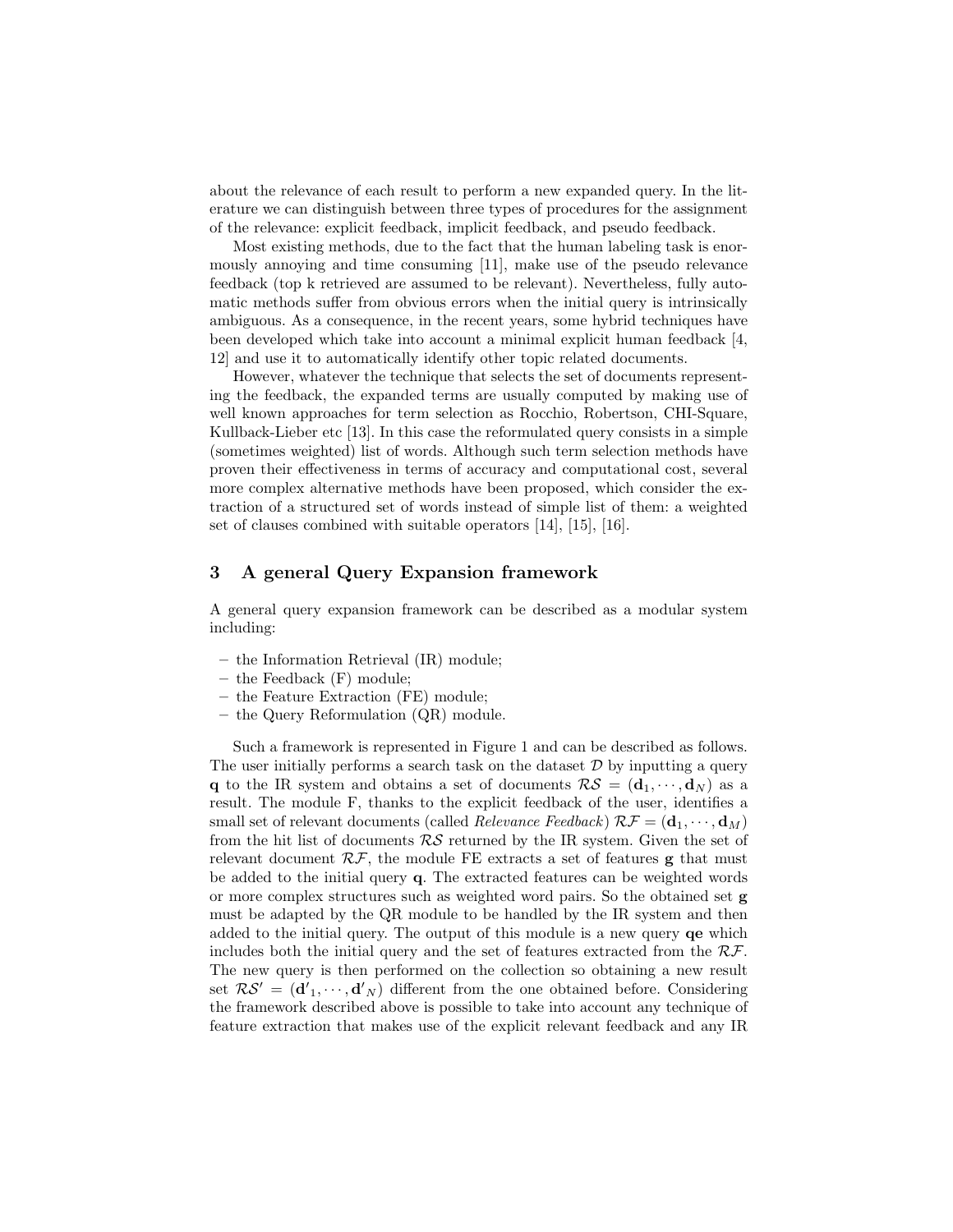

Fig. 1. General framework for Query Expansion.



Fig. 2. Graphical representation of a Weighted Word Pairs structure.

systems suitable to handle the resulting expanded query qe. In this way it is possible to implement several techniques and make objective comparisons with the proposed one.

#### 4 WWP feature selection method

The aim of the proposed method is to extract from a set of documents a compact representation, named Weighted Word Pairs (WWP), which contains the most discriminative word pairs to be used in the text retrieval task. The Feature Extraction module (FE) is represented in Fig. 3. The input of the system is the set of documents  $\mathcal{RF} = (\mathbf{d}_1, \cdots, \mathbf{d}_M)$  and the output is a vector of weighted word pairs  $\mathbf{g} = \{w'_1, \dots, w'_{|\mathcal{T}_p|}\},\$  where  $\mathcal{T}_p$  is the number of pairs and  $w'_n$  is the weight associated to each pair (feature)  $t_n = (v_i, v_j)$ .

A WWP structure can be suitably represented as a graph g of terms (Fig. 2). Such a graph is made of several clusters, each containing a set of words  $v_s$ (aggregates) related to an *aggregate root*  $(r_i)$ , a special word which represents the centroid of the cluster. How aggregate roots are selected will be clear further. The weight  $\rho_{is}$  can measure how a word is related to an aggregate root and can be expressed as a probability:  $\rho_{is} = P(r_i|v_s)$ . The resulting structure is a subgraph rooted on  $r_i$ . Moreover, *aggregate roots* can be linked together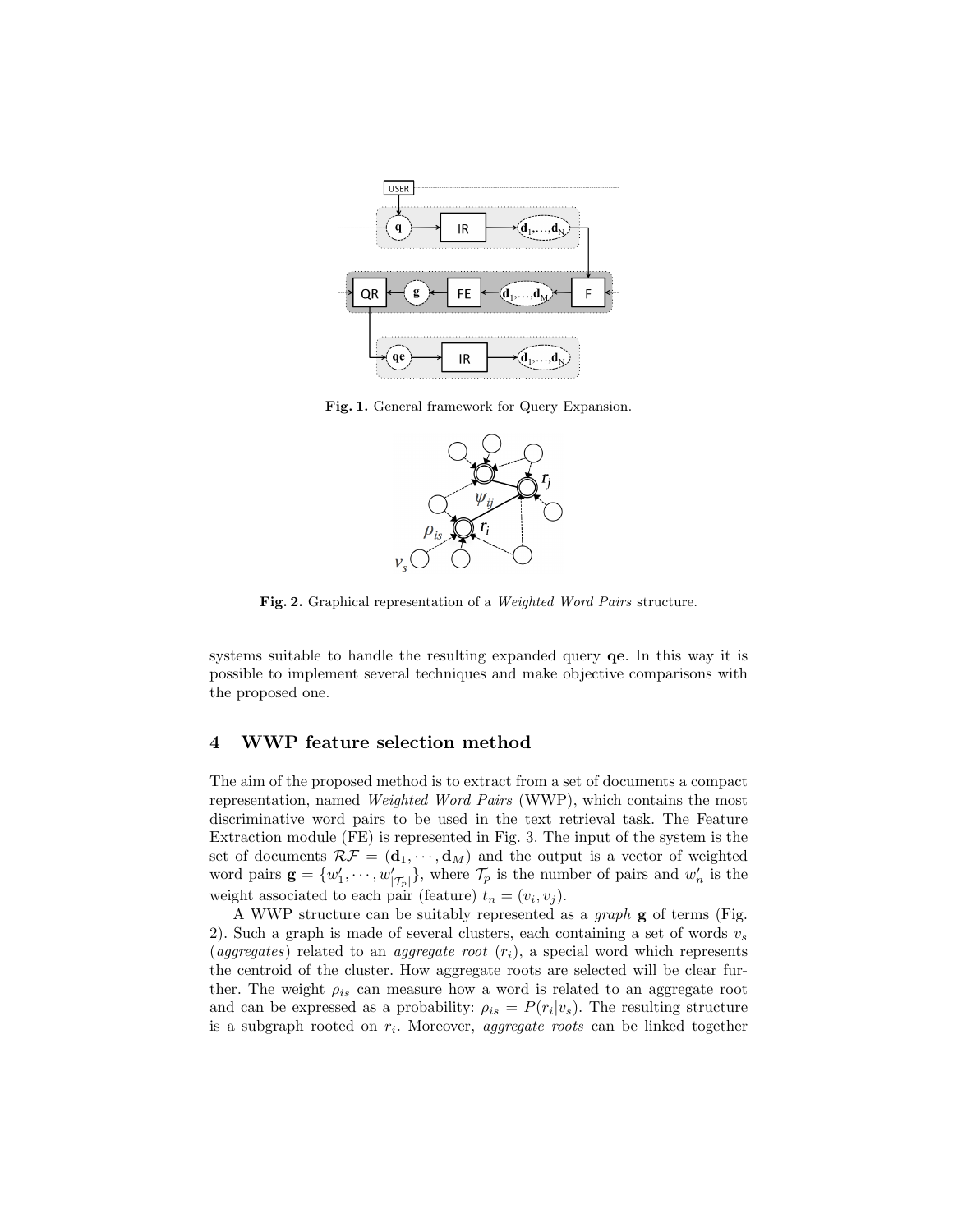

Fig. 3. Proposed feature extraction method. A Weighted Word Pairs g structure is extracted from a corpus of training documents.

building a centroids subgraph. The weight  $\psi_{ij}$  can be considered as the degree of correlation between two aggregate roots and can also be expressed as a probability:  $\psi_{ij} = P(r_i, r_j)$ . Being each aggregate root a special word, it can be stated that g contains directed and undirected pairs of features lexically denoted as words. Given the training set  $R\mathcal{F}$  of documents, the term extraction procedure is obtained first by computing all the relationships between words and aggregate roots ( $\rho_{is}$  and  $\psi_{ij}$ ), and then selecting the right subset of pairs  $\mathcal{T}_{sp}$  from all the possible ones  $\mathcal{T}_p$ .

A WWP graph g is learned from a corpus of documents as a result of two important phases: the Relations Learning stage, where graph relation weights are learned by computing probabilities between word pairs (see Fig. 3); the *Struc*ture Learning stage, where an initial WWP graph, which contains all possible relations between aggregate roots and aggregates, is optimized by performing an iterative procedure. Given the number of aggregate roots  $H$  and the desired max number of pairs as constraints, the algorithm chooses the best parameter settings  $\boldsymbol{\mu} = (\mu_1, \dots, \mu_H)$  and  $\tau$  defined as follows:

- 1.  $\mu_i$ : the threshold that establishes, for each aggregate root *i*, the number of aggregate root/word pairs of the graph. A relationship between the word  $v_s$ and the aggregate root  $r_i$  is relevant if  $\rho_{is} \geq \mu_i$ .
- 2.  $\tau$ : the threshold that establishes the number of *aggregate root/aggregate root* pairs of the graph. A relationship between the aggregate root  $v_i$  and aggregate root  $r_j$  is relevant if  $\psi_{ij} \geq \tau$ .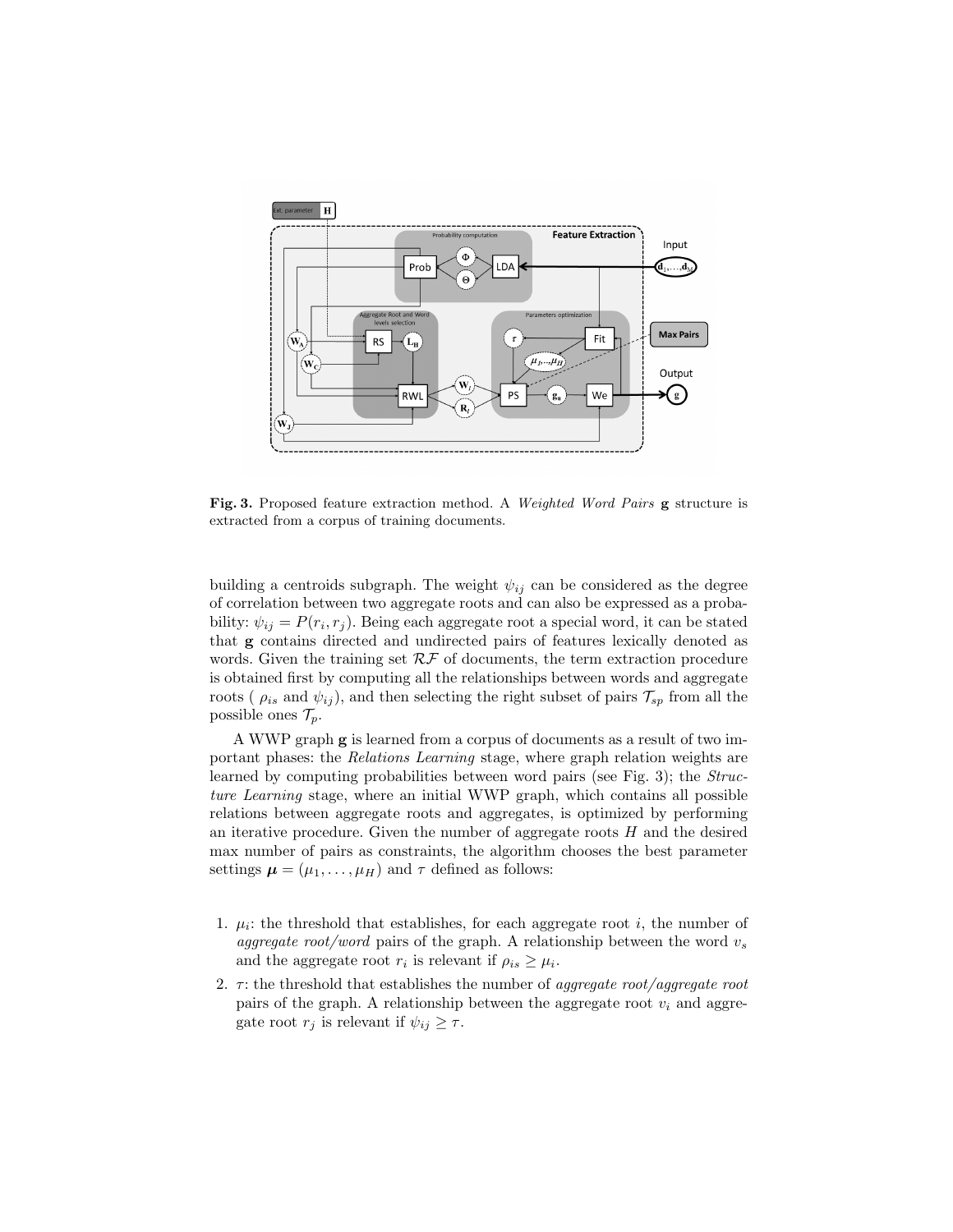#### 4.1 Relations Learning

Since each aggregate root is lexically represented by a word of the vocabulary, we can write  $\rho_{is} = P(r_i|v_s) = P(v_i|v_s)$ , and  $\psi_{ij} = P(r_i, r_j) = P(v_i, v_j)$ . Considering that  $P(v_i, v_j) = P(v_i|v_j)P(v_j)$ , all the relations between words result from the computation of the joint or the conditional probability  $\forall i, j \in \{1, \dots, |\mathcal{T}|\}$  and  $P(v_i)$   $\forall j$ . An exact calculation of  $P(v_j)$  and an approximation of the joint, or conditional, probability can be obtained through a smoothed version of the generative model introduced in [8] called Latent Dirichlet Allocation (LDA), which makes use of Gibbs sampling [9]. The original theory introduced in [9] mainly proposes a semantic representation in which documents are represented in terms of a set of probabilistic topics z. Formally, we consider a word  $u_m$ of the document  $\mathbf{d}_m$  as a random variable on the vocabulary  $\mathcal T$  and z as a random variable representing a topic between  $\{1, \dots, K\}$ . A document  $\mathbf{d}_m$  results from generating each of its words. To obtain a word, the model considers three parameters assigned:  $\alpha$ ,  $\eta$  and the number of topics K. Given these parameters, the model chooses  $\theta_m$  through  $P(\theta|\alpha) \sim Dirichlet(\alpha)$ , the topic k through  $P(z|\theta_m) \sim Multinomial(\theta_m)$  and  $\beta_k \sim Dirichlet(\eta)$ . Finally, the distribution of each word given a topic is  $P(u_m|z, \beta_z) \sim Multinomial(\beta_z)$ . The output obtained by performing Gibbs sampling on  $R\mathcal{F}$  consists of two matrixes:

- 1. the words-topics matrix that contains  $|\mathcal{T}| \times K$  elements representing the probability that a word  $v_i$  of the vocabulary is assigned to topic k:  $P(u =$  $v_i|z=k, \beta_k);$
- 2. the *topics-documents* matrix that contains  $K \times |\mathcal{RF}|$  elements representing the probability that a topic  $k$  is assigned to some word token within a document  $\mathbf{d}_m$ :  $P(z = k | \theta_m)$ .

The probability distribution of a word within a document  $\mathbf{d}_m$  of the corpus can be then obtained as:

$$
P(u_m) = \sum_{k=1}^{K} P(u_m | z = k, \beta_k) P(z = k | \theta_m).
$$
 (1)

In the same way, the joint probability between two words  $u_m$  and  $y_m$  of a document  $\mathbf{d}_m$  of the corpus can be obtained by assuming that each pair of words is represented in terms of a set of topics z and then:

$$
P(u_m, y_m) = \sum_{k=1}^{K} P(u_m, y_m | z = k, \beta_k) P(z = k | \theta_m)
$$
 (2)

Note that the exact calculation of Eq. 2 depends on the exact calculation of  $P(u_m, y_m|z = k, \beta_k)$  that cannot be directly obtained through LDA. If we assume that words in a document are conditionally independent given a topic, an approximation for Eq. 2 can be written as  $[5, 6]$ :

$$
P(u_m, y_m) \simeq \sum_{k=1}^{K} P(u_m | z = k, \beta_k) P(y_m | z = k, \beta_k) P(z = k | \theta_m).
$$
 (3)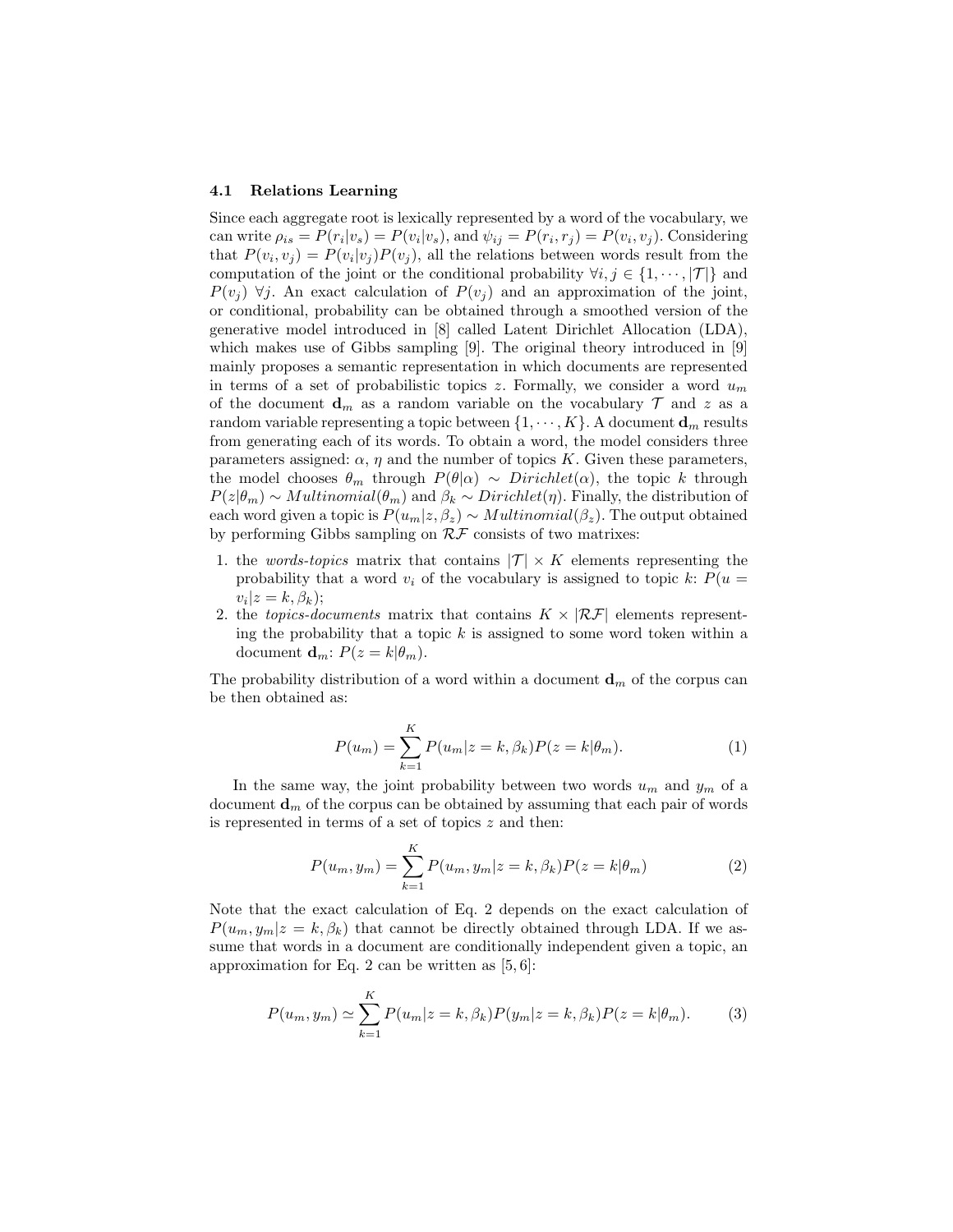Moreover, Eq. 1 gives the probability distribution of a word  $u_m$  within a document  $\mathbf{d}_m$  of the corpus. To obtain the probability distribution of a word u independently of the document we need to sum over the entire corpus:

$$
P(u) = \sum_{m=1}^{M} P(u_m) \delta_m \tag{4}
$$

where  $\delta_m$  is the prior probability for each document  $\left(\sum_{m=1}^{|\mathcal{RF}|} \delta_m = 1\right)$ . If we consider the joint probability distribution of two words  $u$  and  $y$ , we obtain:

$$
P(u,y) = \sum_{m=1}^{M} P(u_m, y_v) \delta_m \tag{5}
$$

Concluding, once we have  $P(u)$  and  $P(u, y)$  we can compute  $P(v_i) = P(u = v_i)$ and  $P(v_i, v_j) = P(u = v_i, y = v_j), \forall i, j \in \{1, \dots, |\mathcal{T}|\}$  and so the relations learning can be totally accomplished.

#### 4.2 Structure Learning

Once each  $\psi_{ij}$  and  $\rho_{is}$  is known  $\forall i, j, s$ , aggregate root and word levels have to be identified in order to build a starting WWP structure to be optimized as discussed later. The first step is to select from the words of the indexed corpus a set of aggregate roots  $\mathbf{r} = (r_1, \ldots, r_H)$ , which will be the nodes of the centroids subgraph. Aggregate roots are meant to be the words whose occurrence is most implied by the occurrence of other words of the corpus, so they can be chosen as follows:

$$
r_i = \operatorname{argmax}_{v_i} \prod_{j \neq i} P(v_i | v_j)
$$
\n<sup>(6)</sup>

Since relationships' strenghts between aggregate roots can be directly obtained from  $\psi_{ij}$ , the centroids subgraph can be easily determined. Note that not all possible relationships between aggregate roots are relevant: the threshold  $\tau$ can be used as a free parameter for optimization purposes. As discussed before, several words (aggregates) can be related to each aggregate root, obtaining H aggregates' subgraphs. The threshold set  $\mu = (\mu_1, \dots, \mu_H)$  can be used to select the number of relevant pairs for each aggregates' subgraph. Note that a relationship between the word  $v_s$  and the aggregate root  $r_i$  is relevant if  $\rho_{is} \geq \mu_i$ , but the value  $\rho_{is}$  cannot be directly used to express relationships' strenghts between aggregate roots and words. In fact, being  $\rho_{is}$  a conditional probability, it is always bigger than  $\psi_{is}$  which is a joint probability. Therefore, once pairs for the aggregates' subgraph are selected using  $\rho_{is}$ , relationships' strenght are represented on the WWP structure through  $\psi_{is}$ .

Given H and the maximum number of pairs as constraints (i.e. fixed by the user), several WWP structure  $g_t$  can be obtained by varying the parameters  $\Lambda_t = (\tau, \mu)_t$ . As shown in Fig.3, an optimization phase is carried out in order to search the set of parameters  $\Lambda_t$  which produces the best WWP graph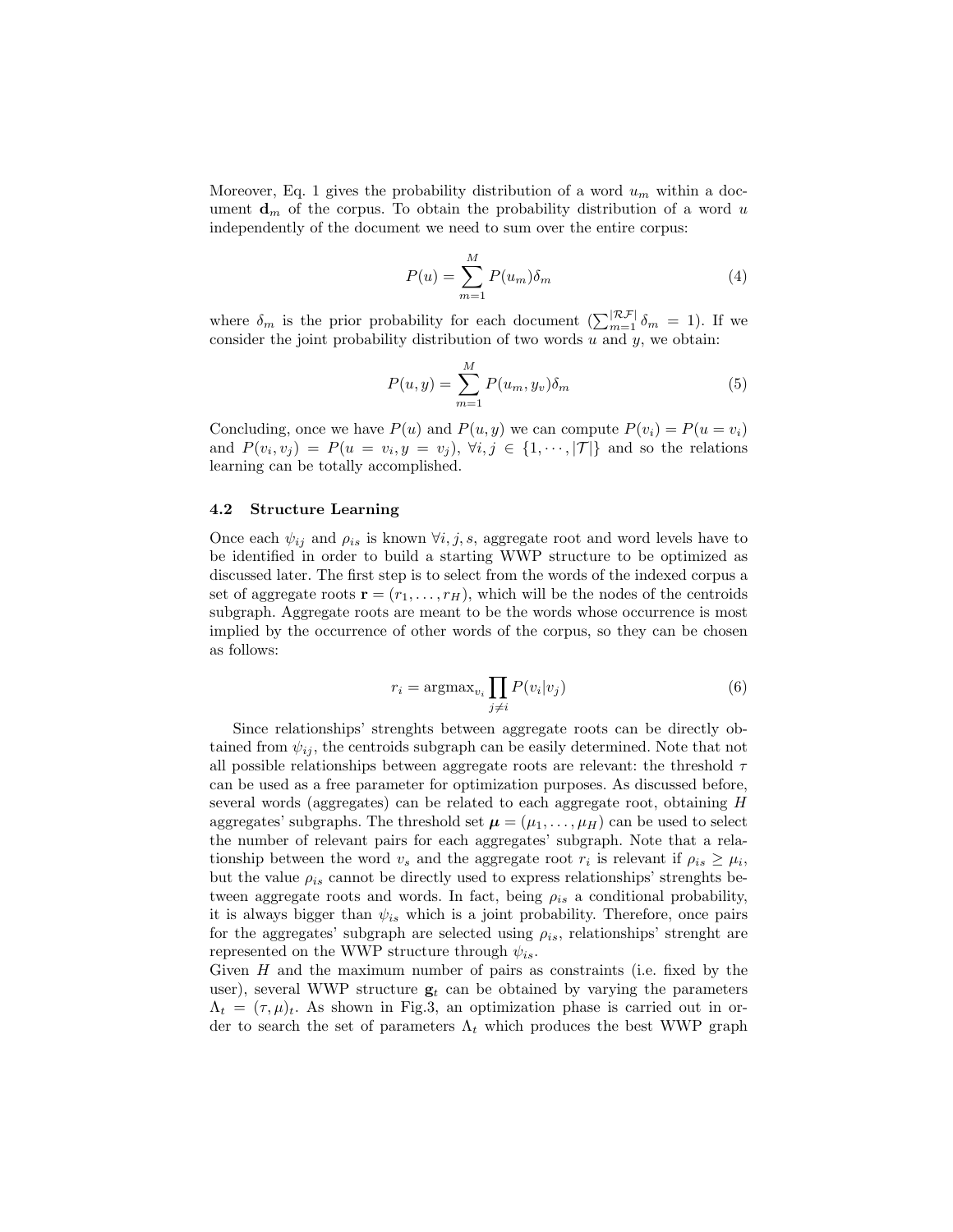[6]. This process relies on a scoring function and a searching strategy that will be now explained. As we have previously seen, a  $g_t$  is a vector of features  $\mathbf{g}_t = \{b_{1t}, \ldots, b_{|\mathcal{T}_{sp}|t}\}\$ in the space  $\mathcal{T}_{sp}$  and each document of the training set  $\mathcal{RF}$  can be represented as a vector  $\mathbf{d}_m = (w_{1m}, \dots, w_{|\mathcal{T}_{sp}|m})$  in the space  $\mathcal{T}_{sp}$ . A possible scoring function is the cosine similarity between these two vectors:

$$
S(\mathbf{g}_t, \mathbf{d}_m) = \frac{\sum_{n=1}^{|\mathcal{T}_{sp}|} b_{nt} \cdot w_{nm}}{\sqrt{\sum_{n=1}^{|\mathcal{T}_{sp}|} b_{nt}^2} \cdot \sqrt{\sum_{n=1}^{|\mathcal{T}_{sp}|} w_{nm}^2}}
$$
(7)

and thus the optimization procedure would consist in searching for the best set of parameters  $\Lambda_t$  such that the cosine similarity is maximized  $\forall \mathbf{d}_m$ . Therefore, the best  $\mathbf{g}_t$  for the set of documents  $\mathcal{RF}$  is the one that produces the maximum score attainable for each document when used to rank  $R\mathcal{F}$  documents. Since a score for each document  $\mathbf{d}_m$  is obtained, we have:

$$
\mathbf{S}_t = \{ \mathcal{S}(\mathbf{g}_t, \mathbf{d}_1), \cdots, \mathcal{S}(\mathbf{g}_t, \mathbf{d}_{|\mathcal{RF}|}) \},
$$

where each score depends on the specific set  $\Lambda_t = (\tau, \mu)_t$ . To compute the best value of  $\Lambda$  we can maximize the score value for each document, which means that we are looking for the graph which best describes each document of the repository from which it has been learned. It should be noted that such an optimization maximizes at the same time all  $|\mathcal{RF}|$  elements of  $S_t$ . Alternatively, in order to reduce the number of the objectives being optimized, we can at the same time maximize the mean value of the scores and minimize their standard deviation, which turns a multi-objective problem into a two-objective one. Additionally, the latter problem can be reformulated by means of a linear combination of its objectives, thus obtaining a single objective function, i.e., Fitness  $(F)$ , which depends on  $\Lambda_t$ ,

$$
\mathcal{F}(\Lambda_t) = E\left[\mathbf{S}_t\right] - \sigma\left[\mathbf{S}_t\right],
$$

where E is the mean value of all the elements of  $S_t$  and  $\sigma_m$  is the standard deviation. By summing up, the parameters learning procedure is represented as follows,  $\Lambda^* = \operatorname{argmax}_{t} {\{\mathcal{F}(\Lambda_t)\}}.$ 

Since the space of possible solutions could grow exponentially,  $|\mathcal{T}_{sp}| \leq 300^{-3}$ has been considered. Furthermore, the remaining space of possible solutions has been reduced by applying a clustering method, that is the K-means algorithm, to all  $\psi_{ij}$  and  $\rho_{is}$  values, so that the optimum solution can be exactly obtained after the exploration of the entire space.

## 5 Method validation

The proposed approach has been validated using IR systems that allow to handle structured queries composed of weighted word pairs. For this reason,the following open source tools were considered: Apache Lucene<sup>4</sup> which supports structured

<sup>&</sup>lt;sup>3</sup> This number is usually employed in the case of Support Vector Machines.

<sup>4</sup> We adopted the version 2.4.0 of Lucene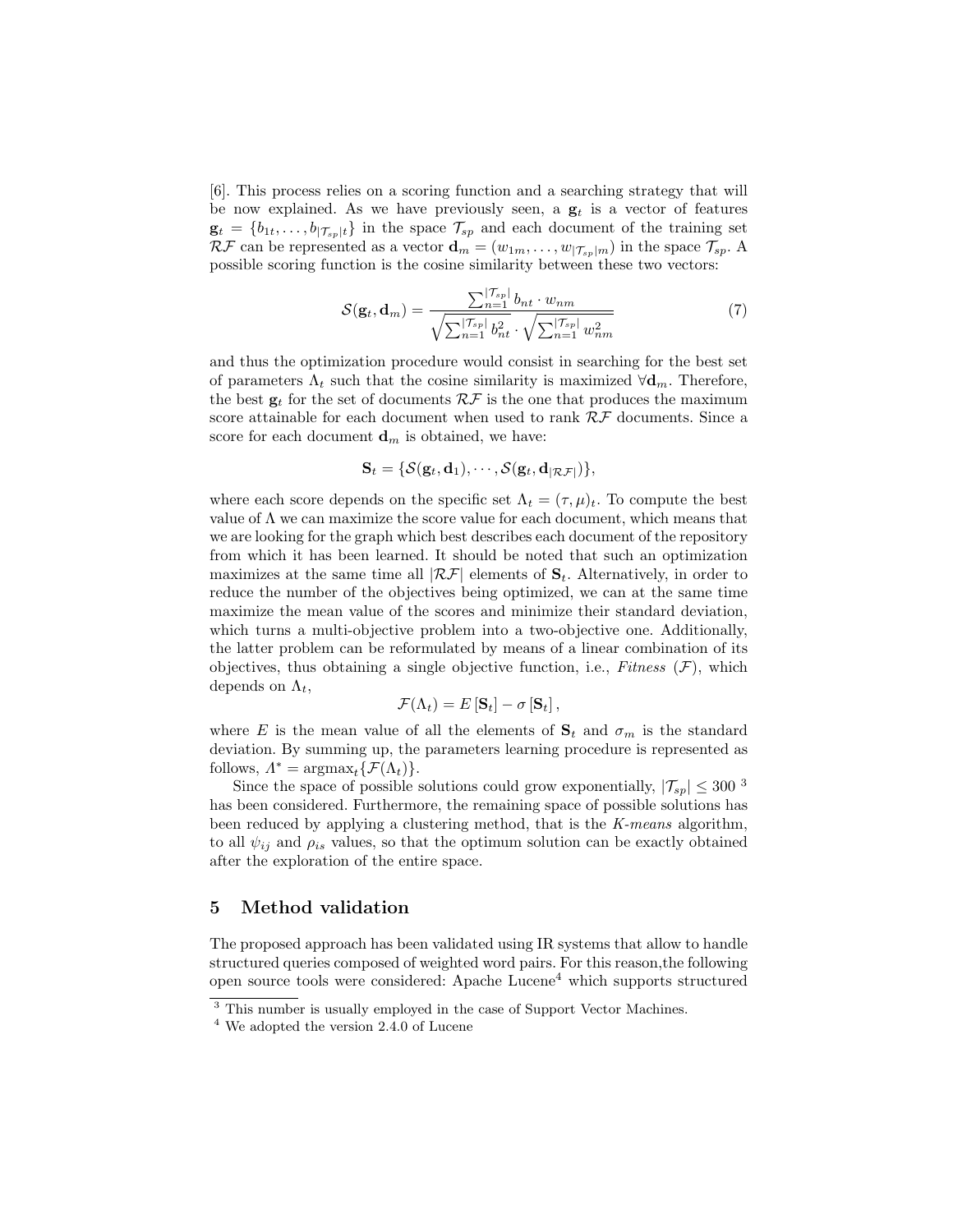query based on a weighted boolean model and Indri<sup>5</sup> which supports an extended set of probabilistic structured query operators based on INQUERY. The performance comparison was carried out testing the following FE/IR configurations:

- IR only. Unexpanded queries were performed using first Lucene and then Lemur as IR modules. Results obtained in these cases are referred as baseline.
- $-$  FE(WWP)  $+$  IR. Our WWP-based feature extraction method was used to expand initial query and feed Lucene and Lemur IR modules.
- $-$  **FE(KLD)**  $+$  **IR**. Kullback Leibler Divergency based feature extraction was used to expand initial query and feed Lucene and Lemur IR modules.

#### 5.1 Datasets and Ranking Systems

The dataset from TREC-8 [17] collections (minus the Congressional Record) was used for performance evaluation. It contains about 520,000 news documents on 50 topics (no.401-450) and relevance judgements for the topics. Word stopping and word stemming with single keyword indexing were performed. Query terms for each topic's initial search (baseline) were obtained by parsing the title field of a topic. For the baseline and for the first pass ranking (needed for feedback document selection) the default similarity measures provided by Lucene and Lemur has been used. Performance was measured with TREC's standard evaluation measures: mean average precision (MAP), precision at different levels of retrieved results (P@5,10...1000), R-precision and binary preference (BPREF).

#### 5.2 Parameter Tuning

The two most important parameters involved in the computation of WWP, given the number of documents for training, are the number of aggregate roots H and the number of pairs. The number of aggregate roots can be chosen as a trade off between retrieval performances and computational times, our choice was  $H = 4$ since it seemed to be the best compromise (about 6 seconds per topic)<sup>6</sup>. However, we want to emphasize method effectiveness more than algorithm efficiency since algorithm coding has not been completely optimized yet.

Fig. 5.2 shows results of baseline and WWP method when changing number of pairs from 20 to 100 where the number of documents is fixed to 3: in this analysis, Lucene IR module is used . According to the graph, our system always provides better performances than baseline; the change in number of pairs has a great impact especially on precision at 5 where 60 pairs achieve the best results. Anyway, if we consider precision at higher levels together with map values, 50 pairs seem to be a better choice also for shorter computational times. Fig. 5.2 shows results of baseline and our method when changing number of training documents (Lucene IR Module used): here we can see that the overall behaviour of the system is better when choosing 3 relevant documents for training.

<sup>5</sup> We adopted the version 5... that is part of the Lemur Toolkit

 $6$  Results were obtained using an *Intel Core 2 Duo 2,40 GHz* PC with  $4GB$  RAM with no other process running.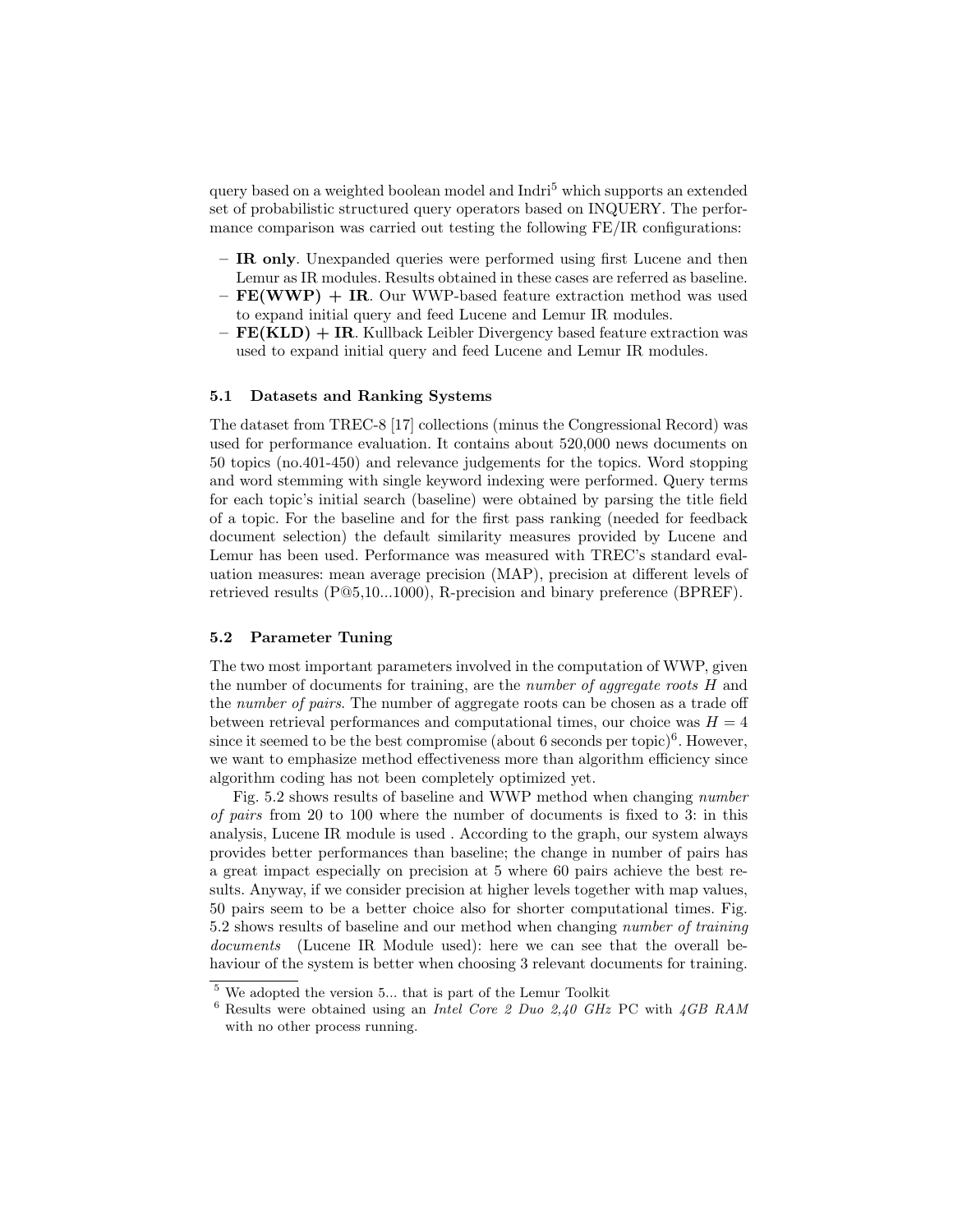Once again the system outperforms baseline especially at low precision levels. Discussed analysis led us to choose the following settings for the experimental stage: 4 aggregate roots, 50 pairs, 3 training documents.



Fig. 4. WWP performance when changing number of pairs.



Fig. 5. WWP performance when changing number of training documents

### 5.3 Comparison with other methods

In Table 1 WWP method is compared with baseline and Kullback-Leibler divergence based method [13] when using both Lucene and Lemur as IR modules. Here we see that WWP outscores KLD, and baseline especially for low level precision while having good performances for other measures. However these results are obtained without removing feedback documents from the dataset so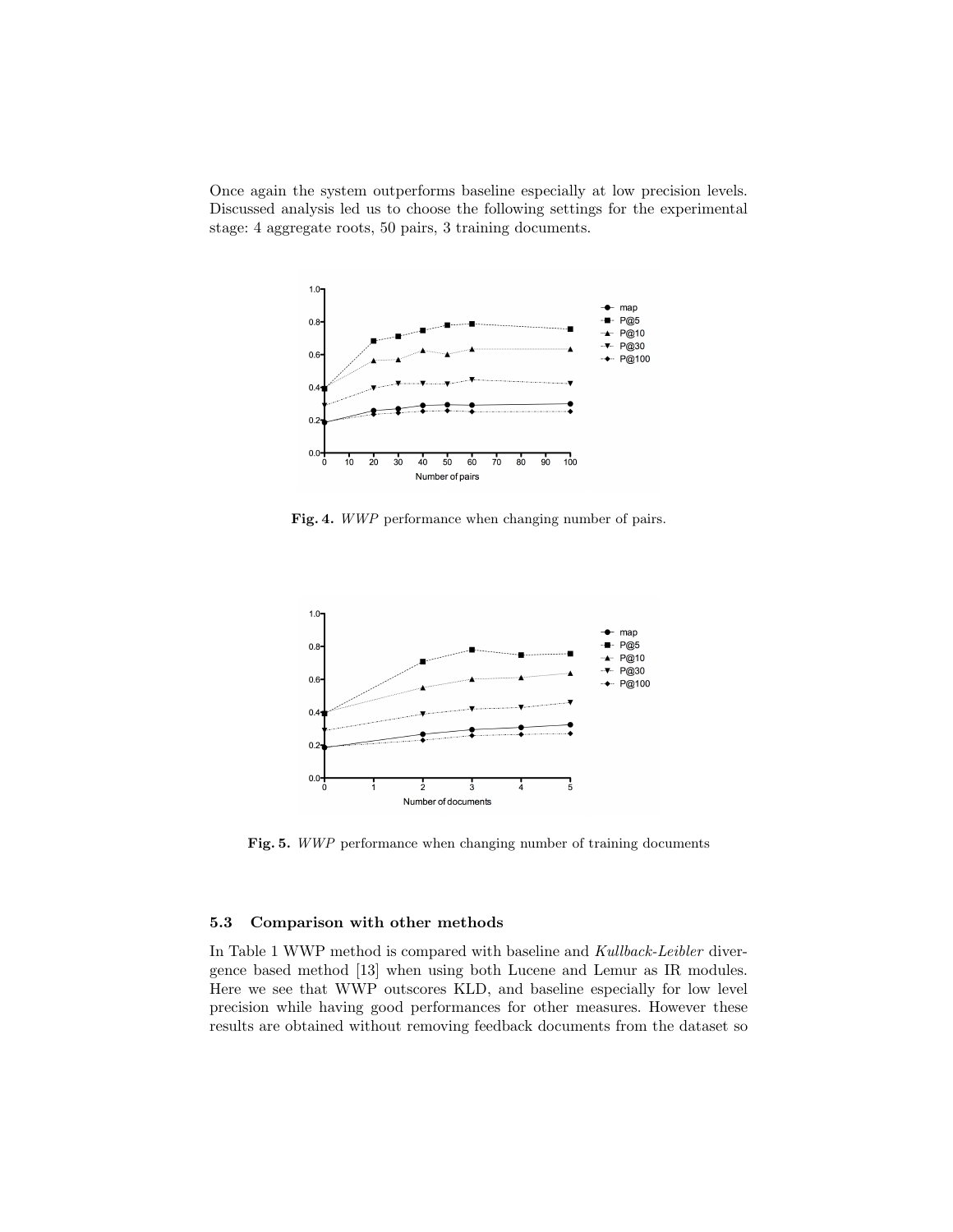| IR.                                              | Lucene |      |                                                       | Lemur |      |            |
|--------------------------------------------------|--------|------|-------------------------------------------------------|-------|------|------------|
| FE                                               |        | KLD  | <b>WWP</b>                                            |       | KLD  | <b>WWP</b> |
| relret                                           | 2267   | 2304 | 3068                                                  | 2780  | 2820 | 3285       |
| map                                              |        |      | 0,1856 0,1909 0,2909 0,2447 0,2560 0,3069             |       |      |            |
| Rprec                                            |        |      | 0,2429 0,2210 0,3265 0,2892 0,2939 0,3324             |       |      |            |
| bpref                                            |        |      | 0,2128 0,2078 0,3099 0,2512 0,2566 0,3105             |       |      |            |
| P@5                                              |        |      | 0,3920 0,5200 0,7600 0,4760 0,5720 0,7360             |       |      |            |
| P@10                                             |        |      | $0,4000$ $0,4300$ $0,6020$ $0,4580$ $0,4820$ $0,5800$ |       |      |            |
| P@100                                            |        |      | $0,1900$ $0,1744$ $0,2612$ $0,2166$ $0,2256$ $0,2562$ |       |      |            |
| P@1000 0,0453 0,0461 0,0614 0,0556 0,0564 0,0657 |        |      |                                                       |       |      |            |

Table 1. Results comparison for unexpanded query, KLD and WWP (FE) using Lucene and Lemur as IR modules.

| IR                                               | Lucene |      |                                                 | Lemur |      |            |
|--------------------------------------------------|--------|------|-------------------------------------------------|-------|------|------------|
| <b>FE</b>                                        |        |      | KLD WWP                                         |       | KLD. | <b>WWP</b> |
| relret                                           | 2117   | 2178 | 2921                                            | 2630  | 2668 | 3143       |
| map                                              |        |      | 0,1241 0,1423 0,2013 0,1861 0,1914 0,2268       |       |      |            |
| Rprec                                            |        |      | 0,1862 0,1850 0,2665 0,2442 0,2454 0,2825       |       |      |            |
| bpref                                            |        |      | 0,1546 0,1716 0,2404 0,1997 0,2044 0,2471       |       |      |            |
| P@5                                              |        |      | 0,2360 0,3920 0,4840 0,3880 0,4120 0,5120       |       |      |            |
| P@10                                             |        |      | 0,2580 0,3520 0,4380 0,3840 0,3800 0,4560       |       |      |            |
| P@100                                            |        |      | $0,1652$ $0,1590$ $0,2370$ 0,1966 0,2056 0,2346 |       |      |            |
| P@1000 0,0423 0,0436 0,0584 0,0526 0,0534 0,0629 |        |      |                                                 |       |      |            |

Table 2. Results comparison for unexpanded query, KLD and WWP using Lucene or Lemur with RSD.

a big improvement in low level precision may appear a little obvious. Another performance evaluation was carried out using only the residual collection (RSD) where feedback documents are removed. Results for this evaluation are shown in table 2 where we see performance improvements also with residual collection.

# 6 Conclusions

In this work we have demonstrated that a Weighted Word Pairs hierarchical representation is capable of retrieving a greater number of relevant documents than a less complex representation based on a list of words. These results suggest that our approach can be employed in all those text mining tasks that consider matching between patterns represented as textual information and in text categorization tasks as well as in sentiment analysis and detection tasks. The proposed approach computes the expanded queries considering only endogenous